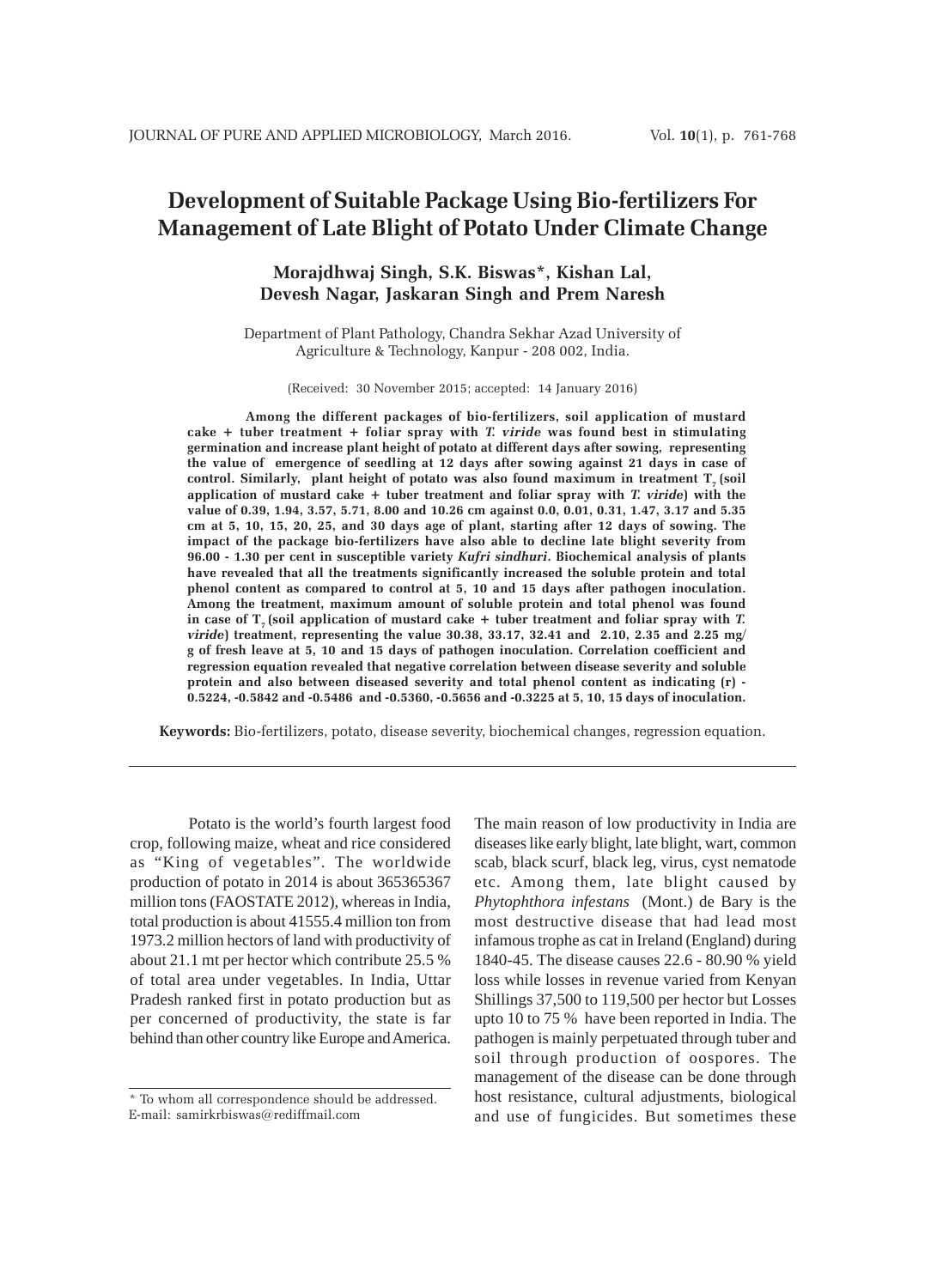practices raise problem due to development of resistant strains of the pathogen which may become very difficult to control. Beside this, elevated temperature and CO<sub>2</sub> concentration due to climate change are also posing higher threat for management of several diseases of different crops (Gautam *et al.* 2013). Changing disease scenario due to climate change has highlighted the need of new strategies for sustainable food production. Development of new package and practices using bio-fertilizers are one of the main strategies for management of diseases in several crops (Ravindra *et al*. ,2015, Yogesh Kumar, 2015, Biswas *et al*. 2008). The bio-fertilizers like *Azotobacter, Rhizobium,* PGR*, Trichoderma viride, Trichoderma harzianium,* Phosphorus solubilizing bacteria, fix the atmospheric N resulted also increase yields and growth in different crops (Singh *et al.,* 2001, Dhawan *et al*., 2005, Kachroo and Razdan 2006). Keeping in view the study was undertaken as "Development of suitable package using biofertilizers for management of late blight of potato under climate change"

#### **MATERIALS AND METHODS**

### **Seed treatment**

Seed tubers were treated with *Azotobacter* @ 2g/10g of seed. 10gm Jaggery was also added to make slurry and mixed it with seed tuber. The tubers were then kept in shade for dry.

 On the other hands, seed tubers were also treated with bio-formulation of *Trichoderma viride, Trichoderma harzianum* and phosphorus solubilizing bacteria separately. The seed tubers were treated by dipping the tuber in prepared solution @ 10 gm/ lit. of water separately. The treatments were given 2 hours before the sowing of tuber.

### **Effect of seed tuber treatment with bio-fertilizer on growth parameters and severity of late blight in potato**

The experiment was conducted in the Glass house complex, Department of Plant Pathology, C.S.A. University of Agriculture and Technology, Kanpur. All these bio- fertilizers like *Azotobactor, T. viride, T. harzianum, phosphorus* solubilising bacteria were taken from Department of Soil Science & Agricultural Chemistry

J PURE APPL MICROBIO*,* **10**(1), MARCH 2016.

(Microbiology) and Department, of Plant Pathology, Chandra Shekhar Azad University of Agriculture and technology Kanpur. The seed tubers were collected from Vegetable Research Farm of this University.

The experiment was conducted using potato variety 'Kufri Sindhuri' and treatments were given separately as below:-

- a)  $T1 = Soil$  application FYM @150gm/pot + neem Cake @150gm/pot + tuber treatment with *T. harzianum* foliar spray with bioformulation of *T. harzianum*
- b)  $T2 = Soil$  application with FYM @150 gm/  $pot + Tuber treatment with PSB + foliar spray$ with bio-formulation of PSB
- c)  $T3 = Soil$  application FYM @150gm/pot + tuber treatment with Azotobacter + foliar spray with bio-formulation of Azotobacter
- d)  $T4 = Soil application FYM @ 150gm/pot +$ mustard cake @ 150gm/pot + tuber treatment with Azotobacter  $+$  foliar spray with bioformulation of Azotobacter
- e)  $T5 = Soil application FYM @150gm/pot +$ neem cake @ 150gm/pot + tuber treat with PSB + foliar spray with bio-formulation of PSB

f)  $T6 = Soil application FYM @150gm/pot +$ tuber treatment with *T. harzianum* + foliar spray with bio-formulation of *T. harzianum*

g)  $T7 = Soil$  application FYM @150gm/pot + mustard cake @ 150gm/pot + tuber treatment with *T. viride* + foliar spray with bioformulation of *T. viride*

- h)  $T8 = Soil$  application with FYM @150gm/ pot + Tuber treatment with azotobacter + foliar spray with bio-formulation of Azotobacter
- i)  $T9 = Soil$  application with FYM 300gm (Control).

The treated tubers were then sown in 30cm earthen pots, which were previously filled with a mixture of sterilized sandy loam soil and farm yard manure in the ratio of 2:1. In each pot one seed tuber was sown and watered as per need base. The experiment of design was laid out in simple CRD. Three replications per treatment and three pots were sown with untreated seed tubers served as control. The observations pertaining to the effect of different treatments on plant height at every 5 days upto 30 days age of plant and disease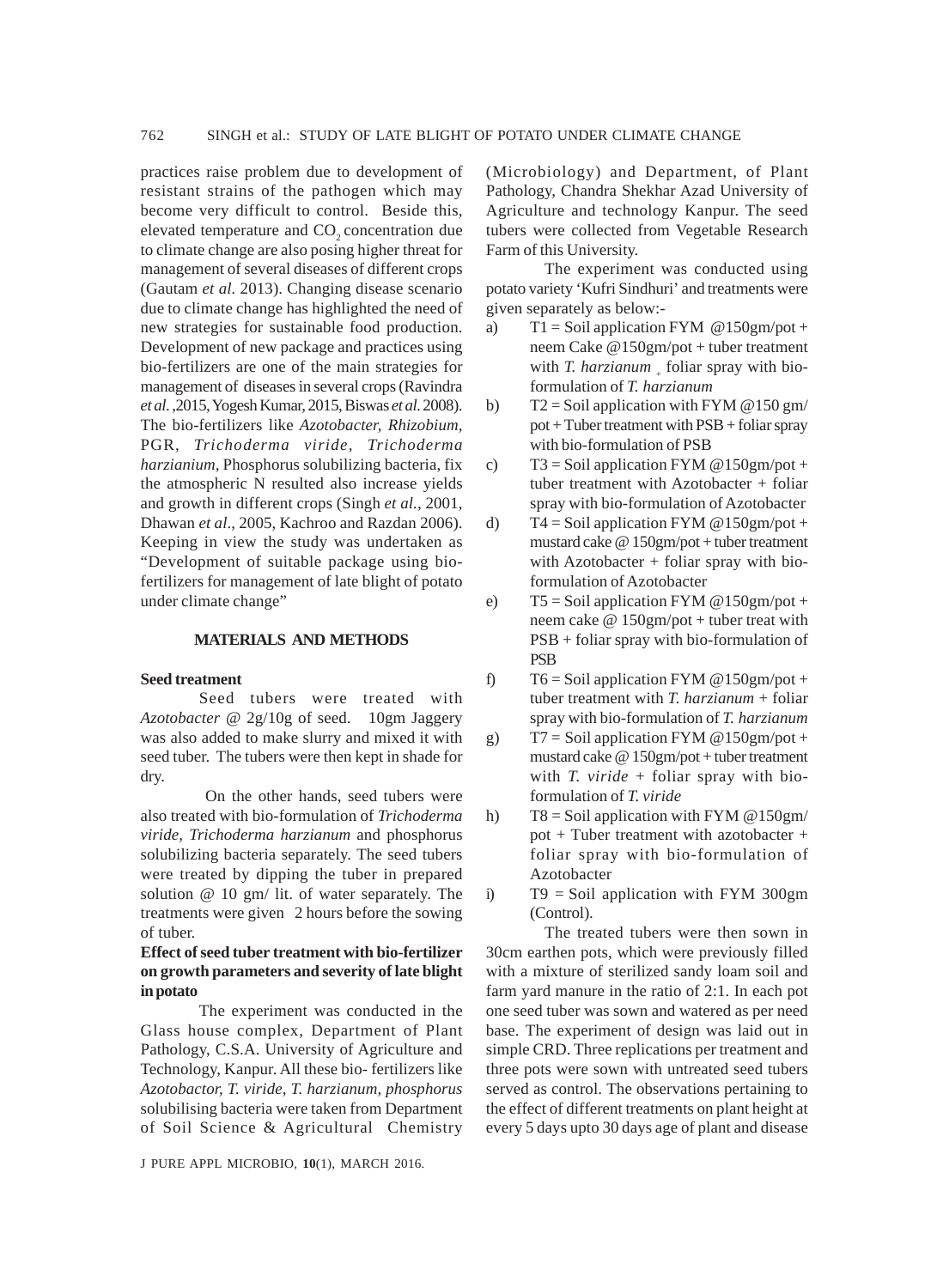severity (%) at 50, 55, and 60 days after sowing were taken.

## **Growth parameter**

## **Plant height**

Three plants were selected randomly from tagged plots. The shoot height was measured (in cm) from the soil surface at basal portion to tip of leaf with the help of meter scale a every 5 days upto 30 days age of plant. Three replications were kept for each treatment. The average of three plants height was divided by 3 for obtaining their mean to consider plant height.

## **Effect of bio-fertilizer on disease development Inoculation of the crop**

At 45 days age, plants were inoculated with spore suspension of *P. infestans.* The concentration of spore was maintained at 10<sup>6</sup> spore/ ml. The spore suspension was prepared from seven days old culture of the pathogen. The homogenized, spore suspension were inoculated on the foliage of each plant. The inoculated plants were then kept on the bench of wire house. After two days of pathogen inoculation, plants were sprayed with solution of bio-fertilizer.

#### **Spraying of Bio-fertilizers**

In order to determine the efficacy of biofertilizers as seed treatment and foliar spray in controlling disease development, the plants were sprayed with solution of bio-fertilizers separately after 2 days of pathogen inoculation. For preparation of solution of bio-fertilizers, 10gm of each bio-fertilizer were taken and mixed in beaker along with 250 ml of distilled water. It was later filtered with muslin cloth and pure solution was prepared. At the time of spraying the solution were diluted in 750 ml of distilled water to make final solution of 1000 ml. Second spray of solution was given after 7 days of first spary. The observation pertaining to the effect of different treatments on disease severity (%) was taken at 50, 55 and 60 days after sowing.

#### **Measurement of disease severity**

Observation on severity of disease was taken after 5 days of pathogen inoculation. The disease severity was measure using 0-9 scale as described by Malcolimson, (1976). Ten leaves were randomly selected from the pot for measurement of disease severity. The leaves with 1-9% infection received 1, 10% infection received 2, 11-25% infection received 3, 26-40% infection received 4,

41-60% infection received 5, 61-70% infection received 6, 71-80% infection received 7, 81-90% infection received 8, 91-100% infection received 9

The disease severity of individual plants was calculated by following formula as describe by (Malcilimson, 1976).

*Sum of numerical rating*  $\frac{Sum of numerical rating}{Total number of leaves examined \times maximum rating} \times 100$ **Biochemical changes in potato due to effect of biofertilizer and pathogenesis**

The mature and fresh potato leaves were collected from different treatments and the changes in the content of soluble protein and total phenol in leaves were estimated at 5, 10, and 15 days after inoculation of the pathogen.

## **Estimation of soluble protein**

The method developed by Lowry *et al.* (1951) was used with slight modification to determine the total soluble protein content.Potato leaves from different treatments were harvested, washed with distilled water several times and blotter dried before protein extraction. A quality of 1.0 gm of each sample cut into small pieces and grinded in pre-chilled pistil and mortar using 1:5 ratios of leaves and extraction buffer. The suspension was centrifuged at 10,000 rpm for 30 minutes at 4º C. The supernatant was collected. A quantity of 7.5 ml of the supernatant was transferred in a tube and mixed with 2.5 ml of sample buffer and used for protein estimation. The working standard solution was pipette out and 0.2, 0.6 and 1.0 ml of the solution were put into series of test tubes. A quantity of 0.2 ml, 0.6 ml and 1.0 of the sample extract was also pipette out and kept into other test tubes, separately. Then volume in all the tubes was made up to 1 ml with water. A tube with 1 ml of water served as a blank. Later on, 5 ml of solution C was added in each test tube and incubated at room temperature for 10 min. Thereafter, 0.5 ml of FCR was mixed well immediately and incubated at room temperature for 30 min in dark place. The absorbance at 660 nm against the blank was read and standard graph was drown to calculate the amount of soluble protein in sample and represented as mg/ g of fresh sample.

#### **Estimation of total phenol**

The accumulation of phenols in potato plants after treatment with different bio-fertilizers followed by inoculation of pathogen was estimated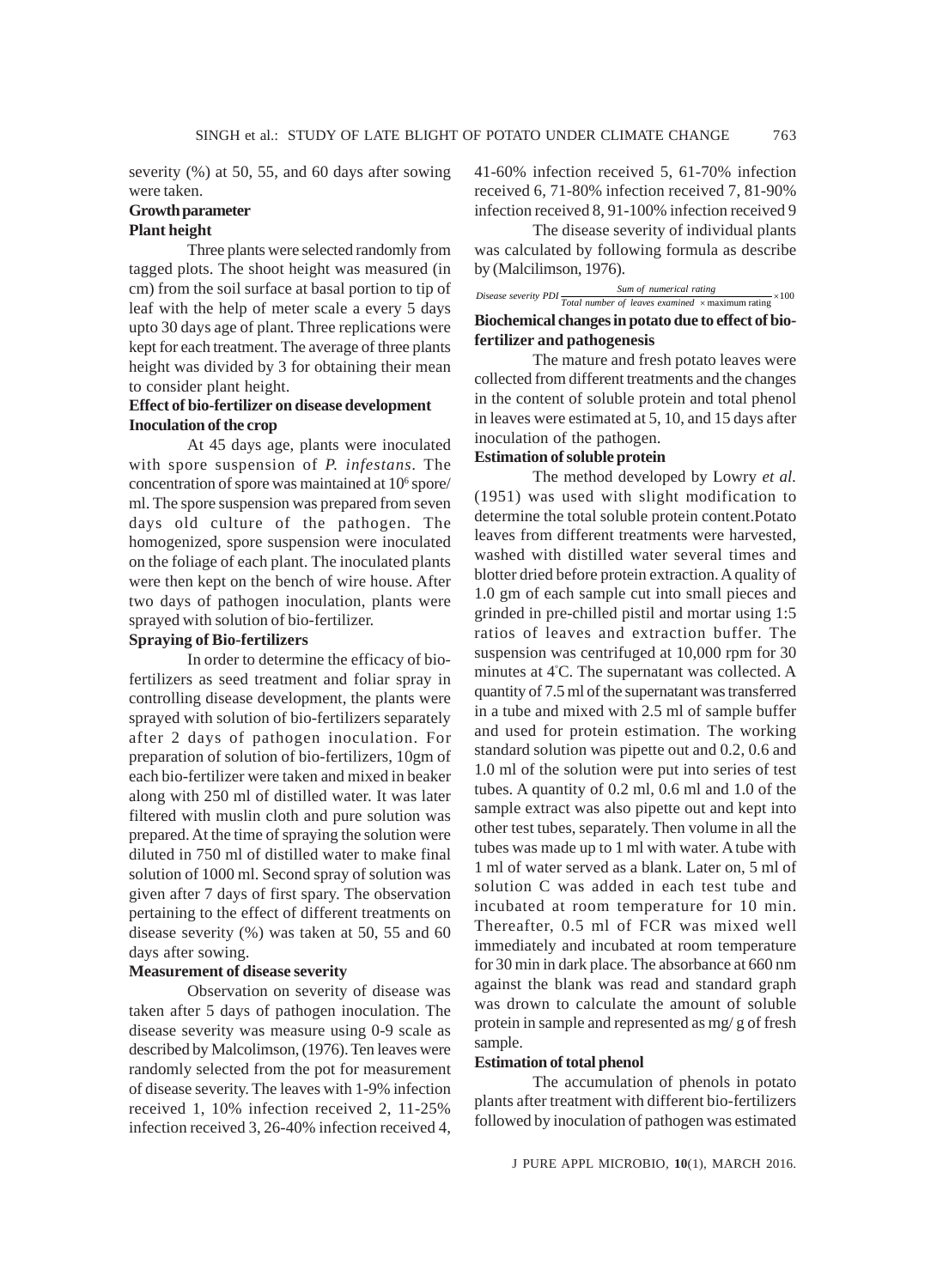following procedure developed by Bray and Thrope (1954). In this method the total phenol estimation was carried out with FCR, which was measured at 650 nm radiation calorimetrically.

For estimations, 1.0 gm of leaf sample of potato was ground in a pestle and mortar in 10 times volume of 80% ethanol. It was then centrifuged to homogenate the suspension at 10,000 rpm for 30 minutes at room temperature. Supernatant was separated and re-extracted for 5 times with required volume of 80% ethanol, centrifuged and the supernatant were pooled. It was then evaporated to dryness and residues were dissolved in 5 ml of distilled water. Different aliquots (0.2, 0.6 and 1.0 ml) were pipette out into test tubes and the volume in each tube was made to 3 ml with water. Subsequently 0.5 ml of FCR was added and after three minutes, 2 ml of 20%  $\mathrm{Na_{2}CO_{3}}$  solution in each tube was thoroughly mixed. Then absorbance at 650 nm against blank was measured using Ultra Violet Visible (UV-VIS) Spectrophotometer and the standard curve using different concentration of phenols was prepared. From the standard curve the concentration of phenols in the test sample was determined and expressed as mg phenols per gm of sample materials.

#### **Correlation coefficient and Regression equation**

The biochemical changes of potato leaves at different days of inoculation and disease severity of the corresponding days was analyzed to determine the level of association between soluble protein and disease severity as well as between total phenol and disease severity. The calculation was done by standard statistical calculation. Simple regression equations ( $Y = a +$ bx) were also developed for both the variables (protein and phenol) separately to understand their relation with disease severity.

## **RESULTS AND DISCUSSION**

#### **Plant Height**

The effect of seed treatment with biofertilizers on germination and plant height of potato was studied and the data presented in table 2 showed that the seedling emerged out from soil at different days after sowing in different treatment. The early emergence and increase plant height of potato was found maximum in treatment  $T<sub>7</sub>$  (soil application of mustard cake + tuber treatment and foliar spray with *T. viride*) with the value of 0.40, 1.94, 3.57, 5.71, 8.00 and 10.26cm at 5, 10, 15, 20, 25 and 30 day age of plant starting after 12 days of sowing, followed by treatment  $T<sub>4</sub>$  (soil application of mustard cake + tuber treatment and foliar spray with *Azotobacter*) (0.09, 0.85, 2.41, 4.50, 7.64 and  $10.18$ ) and, T<sub>1</sub> (soil application of neem cake + tuber treatment with PSB) (0.52, 2.70, 4.14, 5.74, 7.93 and 9.89 cm). From the data presented in table 2 and 3, it is also cleared that all the treatments were able to increase the growth of plant over control. The result of experiments conducted by glass house shows that biofertilizer have a stimulatory effect on germination and vigor of plants. Kumar *et al.* (2001) found that investigated the establishment of strains of *A. Chroococum* including soil isolate and their mutants and reported that the strains of *A. Chroococum* better in all the varieties to increase

**Table 1.** Effect of Bio-fertilizers on germination and plant height of potato at different days after germination.

| Treatment   | Date of of germination | Plant height at different days after germination (cm) |         |         |         |         |         |
|-------------|------------------------|-------------------------------------------------------|---------|---------|---------|---------|---------|
|             | After sowing           | 5 days                                                | 10 days | 15 days | 20 days | 25 days | 30 days |
| $T_{1}$     | 13 days                | 0.52                                                  | 2.70    | 4.14    | 5.74    | 7.93    | 9.89    |
| $T_{2}$     | 19 days                | 00                                                    | 0.13    | 0.59    | 1.90    | 3.51    | 5.49    |
| $T_{3}$     | 22 days                | 00                                                    | 0.02    | 0.78    | 2.44    | 4.49    | 6.70    |
| $T_{4}$     | 16 days                | 0.09                                                  | 0.85    | 2.41    | 4.50    | 7.64    | 10.18   |
| $T_{5}$     | 19 days                | 00                                                    | 0.14    | 1.01    | 2.76    | 5.27    | 7.81    |
| $T_{6}$     | 16 days                | 0.08                                                  | 0.51    | 1.76    | 3.29    | 5.39    | 7.81    |
| $T_{7}$     | 13 days                | 0.40                                                  | 1.94    | 3.57    | 5.71    | 8.00    | 8.26    |
| $T_{8}$     | 17 days                | 0.01                                                  | 1.09    | 3.29    | 5.47    | 7.53    | 9.50    |
| $T_{\rm 9}$ | 22 days                | 00                                                    | 0.01    | 0.31    | 1.47    | 3.17    | 5.35    |
| S.E.        |                        | 0.26                                                  | 1.11    | 1.44    | 1.67    | 2.31    | 2.51    |
| C.D.        |                        | 0.56                                                  | 2.35    | 3.04    | 3.50    | 4.85    | 5.28    |

J PURE APPL MICROBIO*,* **10**(1), MARCH 2016.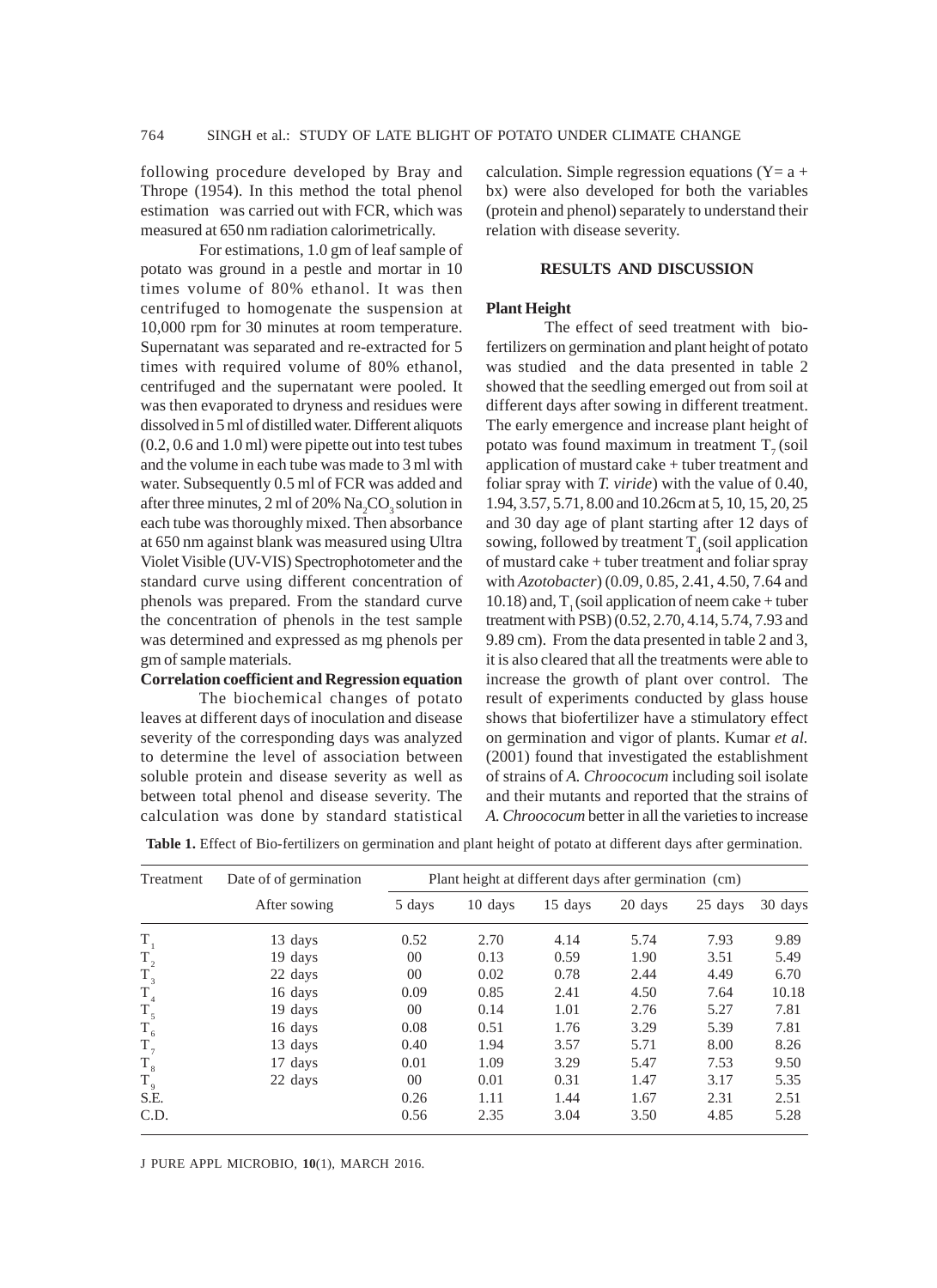| Treatment       | Disease severity<br>(% ) |         |         |  |  |
|-----------------|--------------------------|---------|---------|--|--|
|                 | 50 days                  | 55 days | 60 days |  |  |
| T1              | 5.23                     | 9.48    | 12.51   |  |  |
| T <sub>2</sub>  | 14.21                    | 19.34   | 22.47   |  |  |
| T <sub>3</sub>  | 9.32                     | 13.31   | 16.69   |  |  |
| T <sub>4</sub>  | 1.75                     | 5.63    | 9.00    |  |  |
| T <sub>5</sub>  | 9.00                     | 13.05   | 16.18   |  |  |
| T <sub>6</sub>  | 8.97                     | 14.11   | 16.41   |  |  |
| T7              | 1.30                     | 4.21    | 7.82    |  |  |
| T8              | 6.10                     | 10.31   | 13.55   |  |  |
| T9              | 62.03                    | 83.84   | 96.00   |  |  |
| S.E.            | 0.0912                   | 1.4613  | 0.2136  |  |  |
| C.D. $(P=0.05)$ | 0.1916                   | 3.0701  | 0.4488  |  |  |

| <b>Table 1.</b> Effect of bio-fertilizer on disease |  |
|-----------------------------------------------------|--|
| severity of late blight of potato                   |  |

grain yield over control. Ravindra *et al.* (2015) found that the yield of tomato crop significantly increase by the combine application of seed treatment with *T. harzianum* + soil application of neem cake powder + foliar spray of Carbendazim. **Effect of tuber treatment and foliar spray with biofertilizer on severity of disease.**

The effect of tuber treatment and foliar spray with bio-fertilizer on severity of disease revealed that there is a decline in late blight severity due to various treatments (Table- 1). The susceptible variety *Kufri sindhuri* of potato showed 96% disease severity, where as in case of treatment  $T<sub>7</sub>$  (soil application of FYM @ 150gm/ pot+mustard cake @ 150gm/pot + tuber treatment and foliar spray with *T. viride*), the per severity

**Table 2.** Effect of bio-fertilizers on total soluble protein content in potato leaves after 5 days, 10days and 15 days of pathogen inoculation

| Treatment      | Total soluble Protein content (mg/g fresh leaves) |         |         |              |
|----------------|---------------------------------------------------|---------|---------|--------------|
|                | 5 days                                            | 10 days | 15 days | over control |
| T1             | 30.07                                             | 32.28   | 31.39   | 46.27        |
| T <sub>2</sub> | 23.56                                             | 25.35   | 23.53   | 9.64         |
| T <sub>3</sub> | 24.21                                             | 26.41   | 24.49   | 14.11        |
| T <sub>4</sub> | 30.18                                             | 32.41   | 31.78   | 48.08        |
| T <sub>5</sub> | 25.7                                              | 27.56   | 26.41   | 23.06        |
| T <sub>6</sub> | 25.45                                             | 26.42   | 25.65   | 19.52        |
| T <sub>7</sub> | 30.38                                             | 33.17   | 32.41   | 51.02        |
| T <sub>8</sub> | 29.4                                              | 30.60   | 29.32   | 36.62        |
| T <sub>9</sub> | 20.75                                             | 22.48   | 21.46   |              |
| S.E.           | 0.1362                                            | 0.1624  | 0.1793  |              |
| C.D.           | 0.2863                                            | 0.3412  | 0.3767  |              |

**Table 3.** Effect of bio-fertilizer on total phenol content in potato leaves after 5 days, 10days and 15 days of pathogen inoculation

| Treatment      | Total soluble Protein content (mg/g fresh leaves) | % increase |         |              |
|----------------|---------------------------------------------------|------------|---------|--------------|
|                | 5 days                                            | 10 days    | 15 days | over control |
| T1             | 1.70                                              | 1.91       | 1.92    | 27.15        |
| T <sub>2</sub> | 1.50                                              | 1.61       | 1.52    | 0.66         |
| T <sub>3</sub> | 1.53                                              | 1.71       | 1.63    | 7.94         |
| T <sub>4</sub> | 2.01                                              | 2.30       | 2.23    | 47.68        |
| T <sub>5</sub> | 1.55                                              | 1.74       | 1.66    | 9.93         |
| T <sub>6</sub> | 1.7                                               | 2.26       | 2.22    | 47.01        |
| T <sub>7</sub> | 2.10                                              | 2.35       | 2.25    | 49.00        |
| T <sub>8</sub> | 1.70                                              | 1.77       | 1.74    | 15.23        |
| T <sub>9</sub> | 1.49                                              | 1.59       | 1.51    |              |
| S.E.           | 0.1878                                            | 0.0261     | 0.0318  |              |
| C.D.           | 0.3947                                            | 0.0549     | 0.0670  |              |

J PURE APPL MICROBIO*,* **10**(1), MARCH 2016.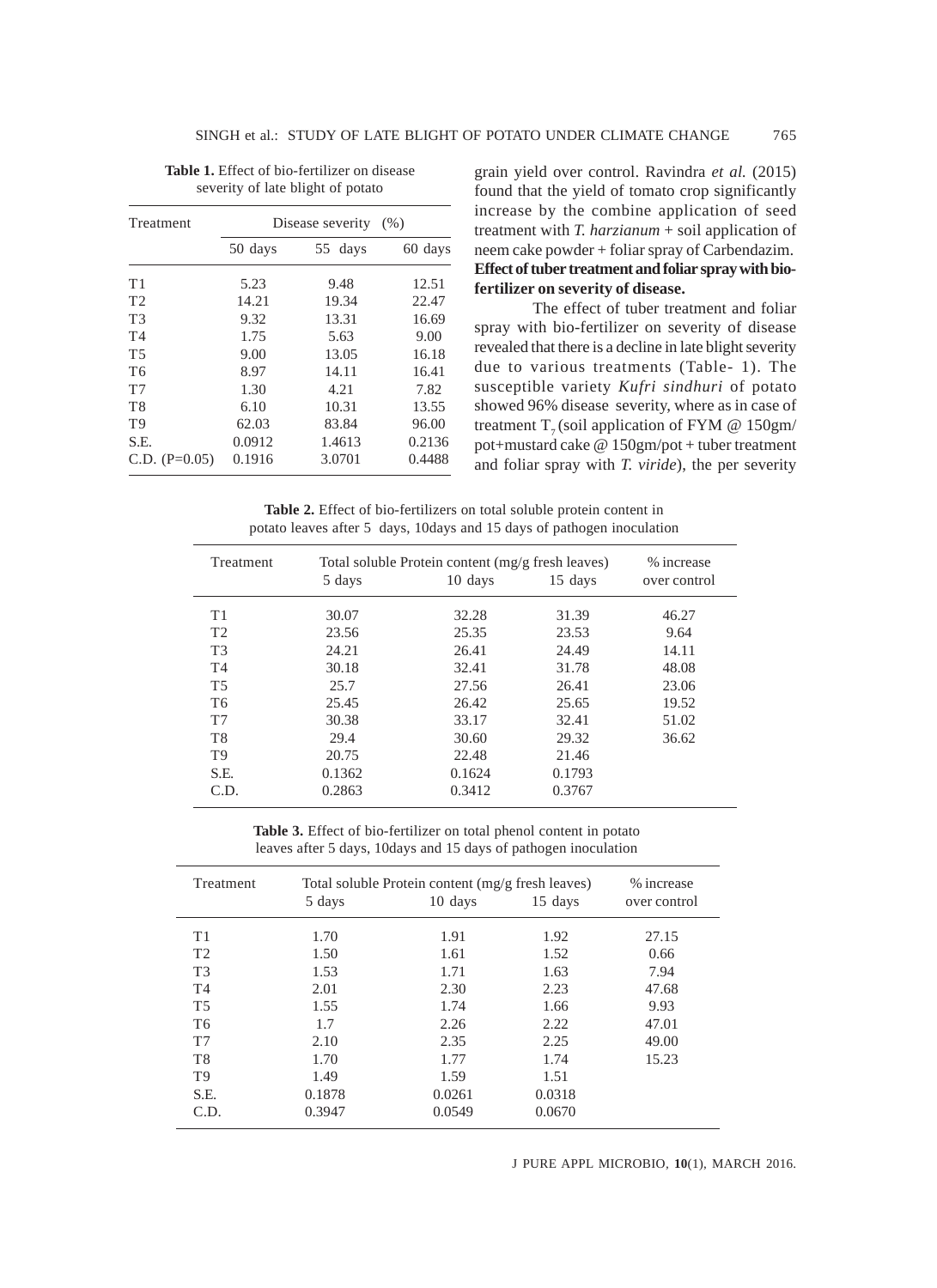was only 1.30%. The treatment  $T<sub>4</sub>$  (Soil application FYM @150gm/pot + mustard cake @ 150gm/pot + tuber treatment with Azotobacter + foliar spray with bio-formulation of Azotobacter), showing 1.75 % disease severity representing second lowest among the treatment. The others treatment like  $T<sub>1</sub>$ (Soil application FYM @150gm/pot + neem cake @150gm/pot + tuber treatment with *T. harziaenum* foliar spray with bio-formulation of *Trichoderma harzianum*) and  $T<sub>s</sub>$  (Soil application with FYM  $@150gm/pot + Tuber treatment with$ azotobacter + foliar spray with bio-formulation of Azotobacter) showing 5.23% and 6.10% disease severity, respectively at 50 days age of plant, which are also superior over control but inferior than  $T<sub>z</sub>$ and  $T_4$  treatments. The decrease in disease severity might be the activity of biofertilizer which stimulate to synthesis of some defense compounds in potato against *P. infestans*. Similarity at 55 days and 60 days of plant the minimum disease severity was noted in  $T<sub>7</sub>$  where treatments was given as soil application FYM @150gm/pot + mustard cake @ 150gm/pot + tuber treatment with *T. viride* + foliar spray with bio-formulation of *T. Viride.* Among the treatments maximum disease severity was noted in  $T_2$  treatments followed by  $T_{3}$  representing 19.34, 22.47 and 13.31, 16.69% , respectively at 55 and 60 days age of plant. It is also cleared from the table that the disease severity continuously increases from 50 to 55 days and 55 to 60 days in all the treatments. Someya *et al*. (2006). Combined use of the biocontrol bacterium Pseudomonas fluorescens strain LRB3W1 with reduced fungicide application for the control of tomato Fusarium wilt. Surulirajan and Kandhaari,( 2003) found that the effect of integrated treatment against rice sheath blight severity, disease incidence and yield

parameter. Kumar and Dubey (2001) also developed management strategies of collar rot of pea by the integration of biological and chemical methods.

Biochemical changes associated with the effect of bio-fertilizer during pathogenesis at different days Soluble proteins

Protein is an important defence molecules synthesised in plant during pathogenesis. The data presented in table 2 showed that the maximum amount of soluble protein contents was found in treatment  $T_7$  (Soil application FYM @150gm/pot + mustard cake  $@ 150gm/pot + tuber treatment with$ *T. viride* + foliar spray with bio-formulation of *T. viride* ) representing the value 30.38mg/gm , 33.17mg/gm and 32.41mg/gm of fresh leaves at 5, 10 and 15 days after pathogen inoculation against 20.75mg/gm, 22.48mg/gm and 21.46mg/gm at in case of control plant. Other treatments like  $T_4$  (Soil application FYM @150gm/pot + mustard cake @ 150gm/pot + tuber treatment with Azotobacter + foliar spray with bio-formulation of Azotobacter (31.78mg/gm),  $T_1$  (Soil application FYM @150gm/ pot + neem Cake @150gm/pot + tuber treatment with *T. harzianum* foliar spray with bioformulation of *T. harzianum* (31.39mg/gm), T<sub>8</sub> (Soil application with FYM @150gm/pot + Tuber treatment with Azotobacter + foliar spray with bioformulation of Azotobacter (29.32mg/gm) and  $T<sub>s</sub>$ (soil application FYM @150gm/pot + neem cake  $@ 150gm/pot + tuber treat with PSB + foliar spray$ with bio-formulation of PSB(26.41mg/gm) were also able to increased the soluble protein content by 48.08%, 46.27%, 36.62% and 23.06%, respectively over control. From the table, it is also cleared that all treatments increased protein content to a maximum at  $10<sup>th</sup>$  day of pathogen inoculation, there

**Table 4.** Correlation of disease severity with total soluble protein and total phenol content of potato leaves

| <b>Biochemical</b><br>Parameters | Days after<br>pathogen<br>inoculation | Correlation<br>coefficient (r)<br>with disease | Regression<br>equation |
|----------------------------------|---------------------------------------|------------------------------------------------|------------------------|
| Total soluble                    | 5 days                                | $-0.5224$                                      | $Y = 31.2234$          |
| protein                          | 10 days                               | $-0.5842$                                      | $Y = 30.7855$          |
|                                  | 15 days                               | $-0.5486$                                      | $Y = 30.6707$          |
| Total phenol                     | 5 days                                | $-0.5360$                                      | $Y = 2.1431$           |
|                                  | 10 days                               | $-0.5656$                                      | $Y = 2.3013$           |
|                                  | 15 days                               | $-0.3225$                                      | $Y = 2.2223$           |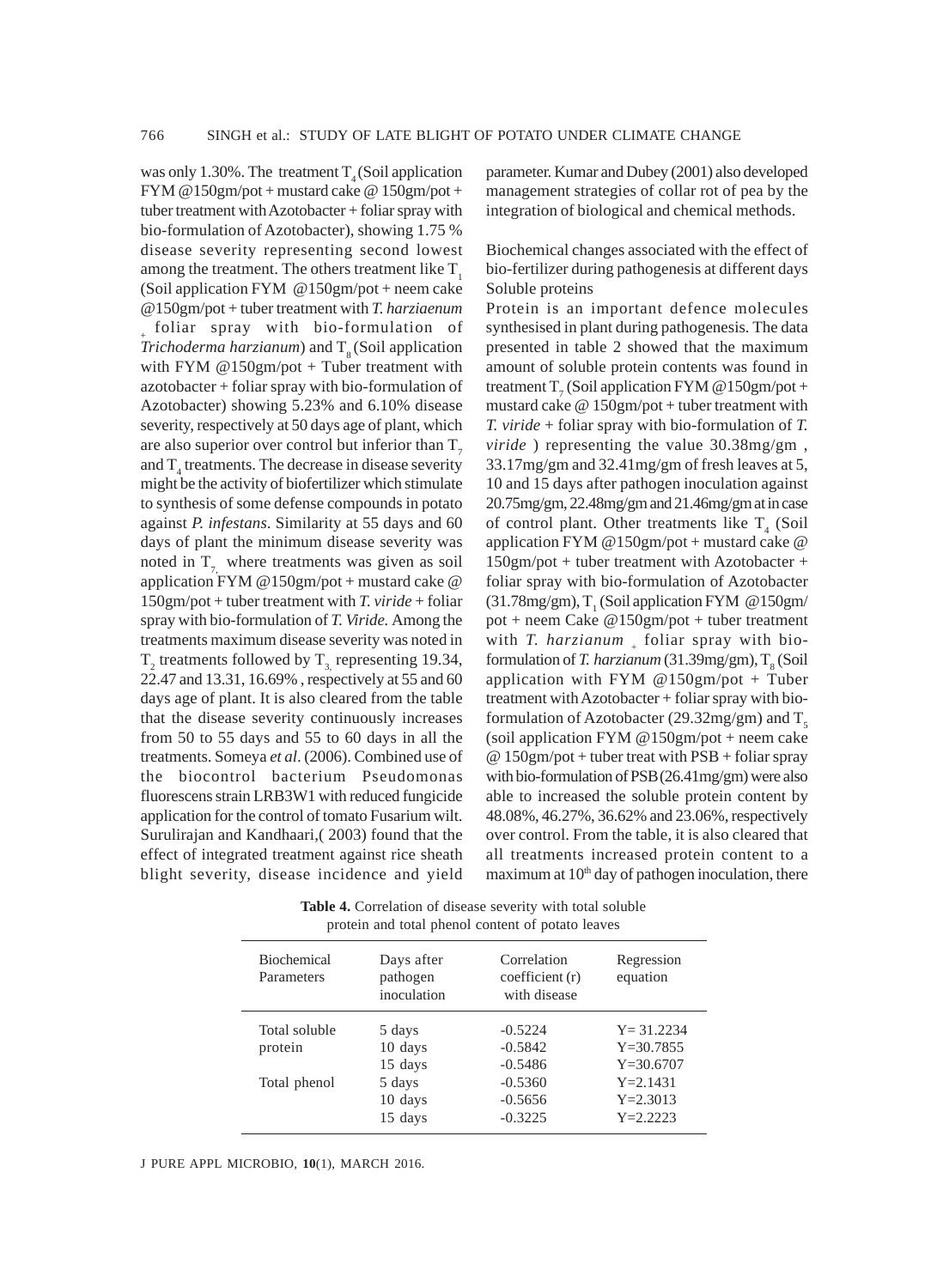after it was decreased gradually from 10 to 15 days. The decrease protein content in diseased plants than healthy may be due to utilization of some protein by the pathogen. Antoniew *et al.* (1980) considered that pathogen related proteins (PR protein) are involved in plant defence response to pathogens. Boller (1985) was also opinion that proteins are are in the form of chitinase, PR-1 peroxides, β-glycosidase etc associated with defence response in plants against fungi and bacteria. Soluble protein is one of the most important defences compound synthesized with in plant as a response of biotic, abiotic inducers prior to infection by the pathogen (Kuc 1995, Biswas *et al.* 2012 and Razik *et al.* 2012). Singh and Prithviraj (1977) also found spraying of that neemazol, a product of neem before pathogen inoculation *Erysiphe pisi* increased protein content in pea leaves. Satesh Kagale *et al. (*2004) reported that neem leaf extract caused accumulation of polyphenol and PR-protein in rice crop.

#### **Total phenol**

Phenols are well known antifungal, antibacterial and antiviral compound. The phytoalexins are phenolic compound in their chemical constitution involved in plant defence. The resulted presented in table- 3 shows that all the treatment significantly increased the total phenol content as compared to control at 5, 10 and 15 days after pathogen inoculation. The maximum amount of phenol content was found in  $T<sub>7</sub>$  (Soil application FYM @150gm/pot + mustard cake @ 150gm/pot + tuber treatment with *T. viride* + foliar spray with bio-formulation of *T. viride*)*.* against 1.49mg/g,1.59mg/g and 1.51mg/g in case of control at 5, 10 and 15 days, respectively. The percent increase in phenol content in  $T<sub>e</sub>$  treatment 49.00% higher than control plant  $(T_{\text{g}})$  at 15<sup>th</sup> day of pathogen inoculation followed by treatment  $T<sub>4</sub>$  (Soil application FYM @150gm/pot + mustard cake @ 150gm/pot + tuber treatment with Azotobacter + foliar spray with bio-formulation of Azotobacter) and  $T_6$  treatment (Soil application FYM @150gm/ pot + tuber treatment with *T. harzianum* + foliar spray with bio-formulation of *T. harzianum*) with a value of 2.10mg/g, 2.35mg/g and 2.25mg/g of leaves Phenols are involved in plant defence in many ways like hypersensitive cell death or lignifications of cell walls were reported by several workers (Nicholson and Hamnerschidt, 1992; Kumawat *et* *al.* 2008; Arzoo *et al.* 2012). Matern and Kneusal (1988) suggested that the first stage of defense mechanism involve a rapid accumulation of phenol at the infection site which restricts or slows the growth of the pathogen.

## **Correlation coefficient and regression equation**

The changes biomolecules in potato leaves under different growth stages and disease severity of the corresponding stage showed that reduced disease severity was associated with increased soluble protein and phenol content. The negative correlation (r) -0.5224, -0.5842 and -0.5486 was found between disease severity and soluble protein content at 5, 10, 15 days of pathogen inoculation. Similarly, correlation between diseased severity and total phenol content also showed negative correlation as indicating -0.5360, -0.5656 and -0.3225 at 5, 10, 15 days of inoculation. The corresponding simple regression equation also showed the negative relation between total protein and disease severity as well as total phenol and disease severity. The present findings are also supported by several workers. (Arzoo *et al*. 2012; Kumawat, *et al.* 2008, Biswas *et al*. 2012).

Thus the present study showed that use of bio-fertilizer has a good control ability of late blight of potato. The mechanism of defence response revealed that involvement of some defence molecules like the total proteins and phenols are synthesized due to application.of bio fertilizers which may be a better alternative of disease management in sustainable agriculture.

#### **REFERENCES**

- 1. Pathogenesis related proteins from plants of two cultivars of tobacco infected with TMV. *J. General Virology* 1980; **47** : 79-87.
- 2. Arzoo. Kahkashan. Samir Kumar Biswas and Mohd Razik . Biochemichal evidence of defense response in tomato against Fusarium wilt inducer by plant extract. *Plant Pathology Journal,* 2012; **11** (2): 42-50.
- 3. Biswas, S. K., Pandey, N. K. & Mohd. Rajik. Inductions of defense response in tomato against Fusarium wilt through inorganic chemicals as inducers. *Plant Pathology & Microbiology*, 2012; **3**(4): 1-7
- 4. Biswas, S. K., Ratan, V., Yadav, R. and Srivastava, S. S. L. Influence of seed treatment with biocides and foliar spray of fungicides for management of brown leaf spot (*Drechslera oryzae*) and

J PURE APPL MICROBIO*,* **10**(1), MARCH 2016.